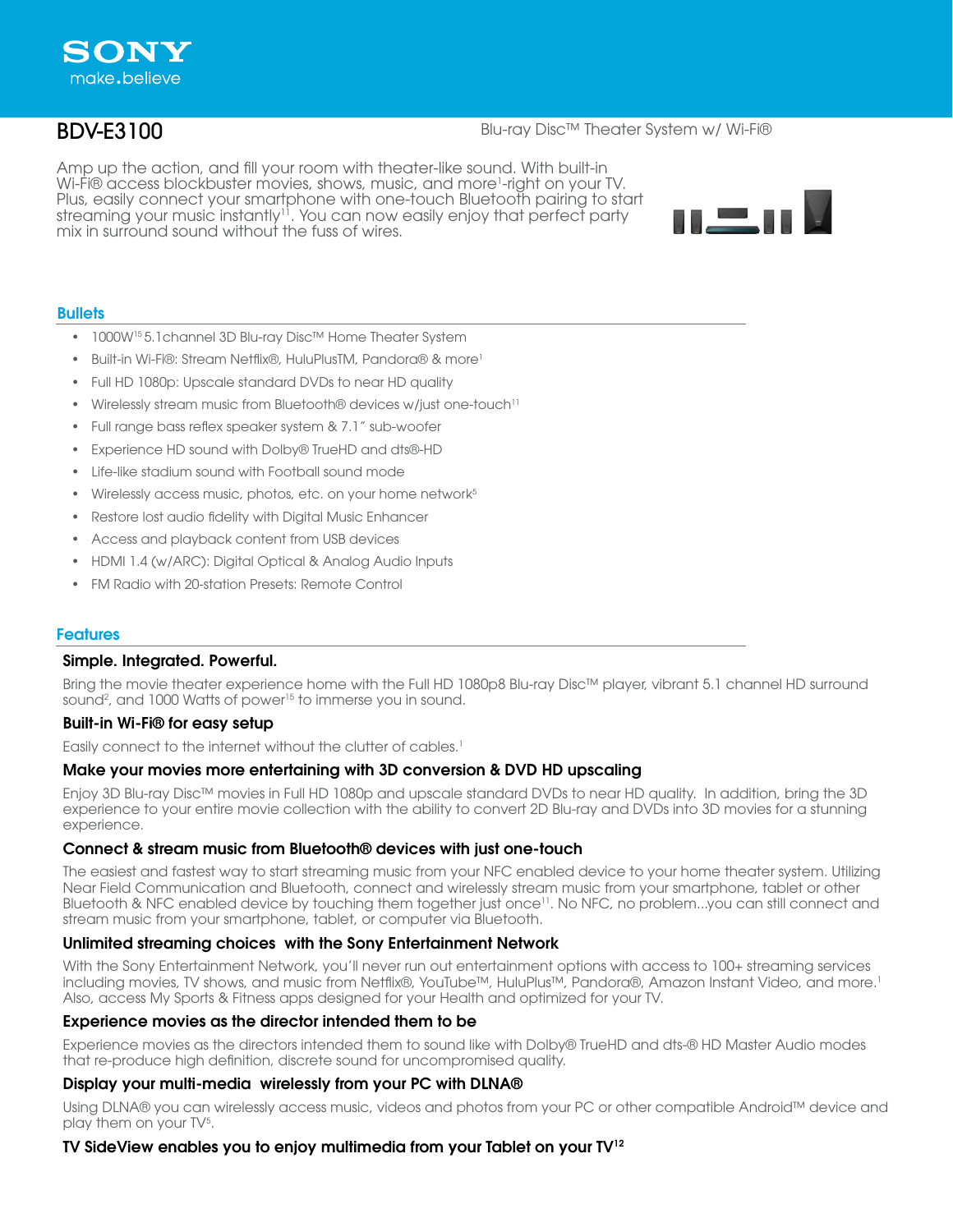

With the free Sony TV Side View app., you can "Throw" (display) your videos, pictures, and music on your TV from your tablet<sup>12</sup>. Also, control the player remotely with a Sony Tablet® ,Android™, device, iPhone®, iPad®,or iPod touch®.

## Socialize™ with your on-line friends while you watch TV.

Share your thoughts with your friends on Facebook™ and Twitter® via your TV with the Socialize™ application<sup>13</sup>.

#### Learn more about your movies with Gracenote®

Gracenote® searches across internet apps and external services such as YouTube® and Video Unlimited to provide you with detailed information on a wide-variety of movies<sup>14</sup>.

#### Improve your movie watching experience with I/P noise reduction

I/P noise reduction for the Blu-ray Disc™ drive is specifically designed to eliminate playback noise and to protect it from dust and other debris for a better movie watching experience.

#### Quickly display multimedia with the Front USB slot

Easily display your videos and photos on your TV or listen to your digital music by simply connecting your USB storage device to the Blu-ray player's front USB slot for ultimate access.

#### **Specifications**

| Amplifier             |                          |                                                                                                                       |                                      | Dolby                                               | Yes                 |                                                                 | 2ch Stereo                      | Yes                               |
|-----------------------|--------------------------|-----------------------------------------------------------------------------------------------------------------------|--------------------------------------|-----------------------------------------------------|---------------------|-----------------------------------------------------------------|---------------------------------|-----------------------------------|
| Function              | <b>AUDIO IN</b>          | Yes                                                                                                                   | Decoding                             | Digital                                             |                     | <b>Sound Mode</b>                                               | Auto                            | Yes                               |
|                       | <b>BD/DVD</b>            | Yes                                                                                                                   |                                      | Dolby<br><b>Digital Plus</b>                        | Yes                 |                                                                 | Demo<br>Sound                   | Yes                               |
|                       | <b>Bluetooth</b>         | Yes                                                                                                                   |                                      | Dolby True<br><b>HD</b>                             | Yes                 |                                                                 | Digital                         |                                   |
|                       | <b>FM</b><br><b>USB</b>  | Yes                                                                                                                   |                                      | <b>DTS</b>                                          | Yes                 |                                                                 | <b>Music</b><br>Enhancer        | Yes                               |
|                       | TV                       | Yes<br>Yes                                                                                                            |                                      | <b>DTS-ES</b>                                       | Yes(as DTS          |                                                                 | <b>DSEE</b>                     | Yes                               |
|                       |                          |                                                                                                                       |                                      |                                                     | Core)               |                                                                 | Football                        | Yes                               |
| Amplifier/Receiver    | Power                    | $\ln$<br>Operation:<br>95W<br>In Standby:<br>0.3W                                                                     |                                      | DTS-ES<br>Discrete6.1                               | Yes(as DTS<br>Core) |                                                                 | Movie                           | Yes (AFD<br><b>STD</b>            |
| General<br>Features   |                          |                                                                                                                       |                                      | <b>DTS-ES</b><br>Matrix6.1                          | Yes(as DTS<br>Core) |                                                                 |                                 | +Moive)                           |
|                       |                          |                                                                                                                       |                                      | DTS-HD                                              | Yes                 |                                                                 | <b>Music</b>                    | Yes (AFD<br>STD+Music)            |
| Audio                 |                          |                                                                                                                       |                                      | <b>DTS-HD HR</b>                                    | Yes                 |                                                                 | Night                           | Yes                               |
|                       | Center                   | 250W                                                                                                                  |                                      | <b>DTS-HD LBR</b>                                   | Yes                 | <b>Speaker Layout</b>                                           | All front                       | Yes                               |
| Power Output          | (Reference)              |                                                                                                                       |                                      | DTS96/24                                            | Yes                 |                                                                 | Standard                        | Yes                               |
|                       | Front<br>(Reference)     | 125W                                                                                                                  | Equalizer<br><b>HDMI</b><br>Music EQ | Muting                                              | Yes                 | Surround<br>Setting                                             | 2ch STEREO                      | Yes                               |
|                       | Subwoofer<br>(Reference) | 250W                                                                                                                  |                                      | Preset                                              | Yes                 |                                                                 | Dolby<br>Prologic               | $Yes(-48K)$                       |
|                       | Surround<br>(Reference)  | 125W                                                                                                                  |                                      | Dolby<br>TrueHD bit-<br>stream out                  | Yes                 |                                                                 | DTS Neo:6<br>(Music/<br>Cinema) | Yes( $\sim$ 48K) /<br>$Yes(-48K)$ |
|                       | Total<br>(Reference)     | 1000W<br>Total (RMS):<br>$(125Wx 4 +$<br>250W+ 250<br>measured<br>at 3 Ohms,<br>$80Hz - 1kHz$<br>with a THD<br>of 1%) |                                      | <b>DTS HD</b><br>Master<br>Audio bit-<br>stream out | Yes                 | Tuner<br><b>Convenience Features</b><br><b>FW Update</b><br>GUI | Auto Scan<br>Tuning             | Yes                               |
|                       |                          |                                                                                                                       |                                      | LPCM 2ch                                            |                     |                                                                 | <b>Band</b>                     | <b>FM</b>                         |
|                       |                          |                                                                                                                       |                                      | out                                                 | Yes                 |                                                                 | External<br>Antenna             | FM (PH<br>Connector)              |
|                       |                          |                                                                                                                       |                                      | LPCM 6ch<br>out                                     | Yes                 |                                                                 | (FM/AM)                         |                                   |
| <b>Audio Features</b> |                          |                                                                                                                       |                                      | LPCM 8ch<br>out                                     | Yes                 |                                                                 | Preset<br>Station               | 20 (FM)                           |
|                       | Dolby<br>Digital         | Yes                                                                                                                   |                                      | Electronica                                         | Yes                 |                                                                 |                                 |                                   |
| <b>Audio Features</b> | AV Sync                  | Yes                                                                                                                   |                                      | <b>Hip Hop</b>                                      | Yes                 |                                                                 | Disc (CD-R)                     | Yes                               |
|                       |                          |                                                                                                                       |                                      | Pop                                                 | Yes                 |                                                                 | <b>Network</b>                  | Yes                               |
|                       |                          |                                                                                                                       |                                      | Rock                                                | Yes                 |                                                                 | <b>XMB</b> (Xross<br>Media Bar) | Yes                               |
|                       |                          |                                                                                                                       |                                      |                                                     |                     |                                                                 |                                 |                                   |
|                       |                          |                                                                                                                       |                                      | Standard                                            | Yes                 |                                                                 |                                 |                                   |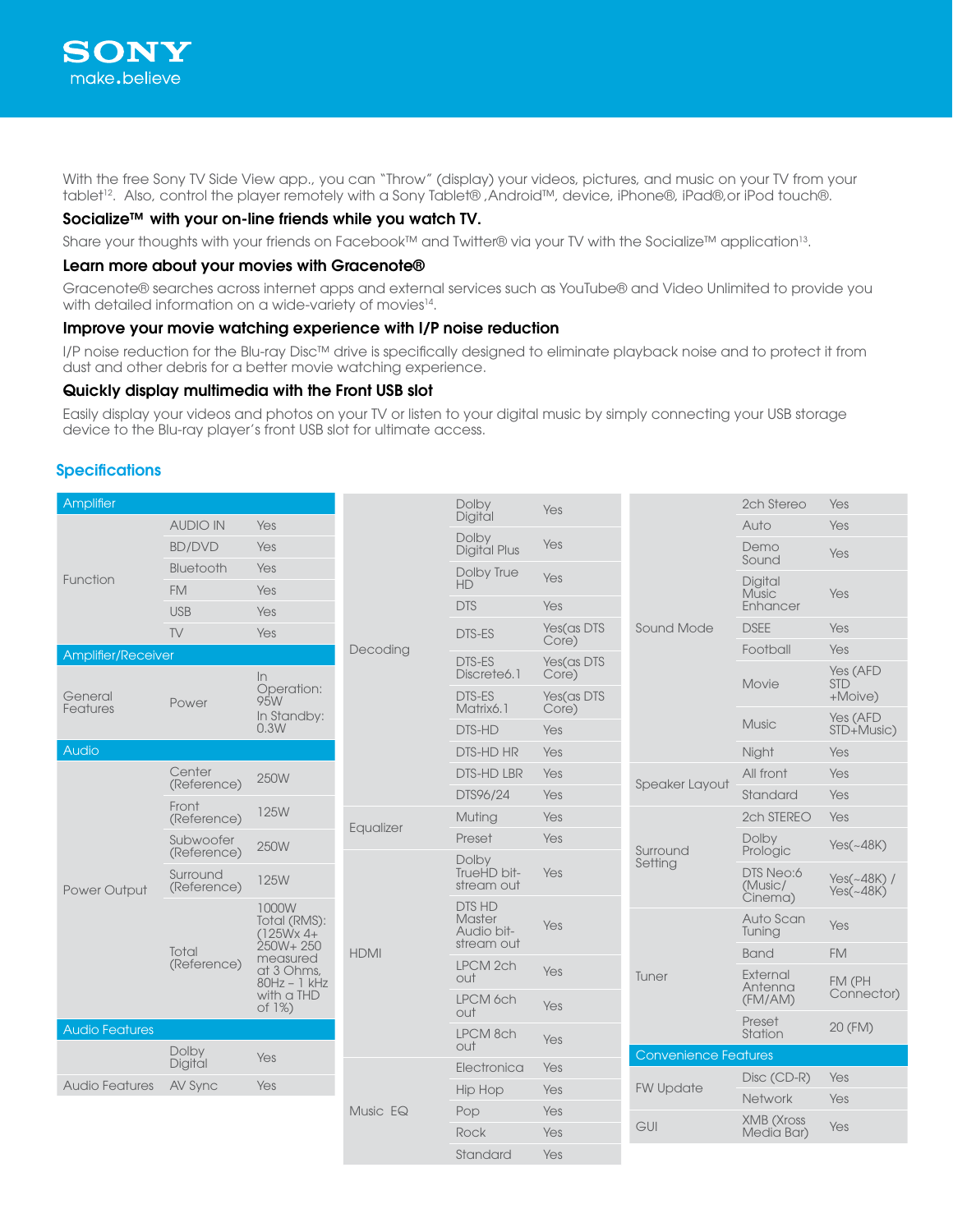| <b>HDMI</b> Features      | Audio<br>Return<br>Channel               | Yes                        | <b>BIVL</b>                                                                | 3D<br>Streaming                           | Yes                              | Wi-fi                | Wi-Fi Built in                                  | Yes (2.4<br>GHz)     |
|---------------------------|------------------------------------------|----------------------------|----------------------------------------------------------------------------|-------------------------------------------|----------------------------------|----------------------|-------------------------------------------------|----------------------|
|                           | <b>BRAVIA Sync</b>                       | Yes                        |                                                                            | Live<br>Streaming                         | Yes                              | Playback features    |                                                 |                      |
|                           | Control for                              | Yes                        |                                                                            | Personal                                  | Yes                              | Playback<br>Control  | <b>Repeat All</b>                               | Yes                  |
|                           | <b>HDMI</b>                              |                            |                                                                            | Contents                                  |                                  |                      | Repeat<br>Chapter                               | Yes                  |
|                           | Alpha-<br>numeric FL                     | Yes                        |                                                                            | Recom.<br>Subtitle                        | Yes<br>Yes                       |                      | <b>Repeat Title</b>                             | Yes                  |
|                           | Display<br><b>Auto Power</b>             |                            |                                                                            | Contents                                  | Yes (Music,                      |                      | Repeat<br><b>Track</b>                          | Yes                  |
|                           | Off (Auto<br>Stand-by)                   | Yes                        |                                                                            | Throw<br><b>DMP</b> (Dgital               | Photo)<br>Yes (Video,            |                      | Resume -<br>Power Off                           | Yes (BD,<br>DVD, CD) |
|                           | <b>Bit Rate</b><br>Indicator             | Yes (Video,<br>Audio, BIV) |                                                                            | Media<br>Player)                          | Audio,<br>Photo)                 |                      | Resume -<br>Stop                                | Yes                  |
|                           | Dimmer                                   | Yes                        | <b>DLNA</b>                                                                | DMR (Dgital<br>Media                      | Yes (Video,<br>Audio,            | Speaker              |                                                 |                      |
|                           | Drive Type<br>(Tray/Slot-in)             | <b>Tray</b>                |                                                                            | Renderer)<br>Party                        | Photo)                           |                      | Enclosure<br>Type (Bass                         |                      |
| Other                     | <b>Easy Setup</b><br>(Quick<br>Setup)    | Yes                        |                                                                            | Control<br>Screen                         | Yes                              |                      | Reflex/<br>Acoustic<br>suspension/              | <b>Bass Reflex</b>   |
|                           | PhotoTV HD                               | Yes                        |                                                                            | <b>Smart Select</b>                       | Yes                              |                      | Passive<br>radiator/                            |                      |
|                           | Screen                                   | Yes                        |                                                                            | Cover Art                                 | Yes                              |                      | others)                                         |                      |
|                           | Saver                                    |                            |                                                                            | <b>History</b><br><b>Browse</b>           | Yes                              | Center Speaker       | <b>Full Range</b><br>Unit                       | 65mm                 |
|                           | <b>SLEEP</b><br>TV system<br>Default     | Yes<br>60Hz                |                                                                            | Information<br><b>Browse</b><br>(with Web | Yes                              |                      | Input<br>Terminal                               | Pig Tail             |
|                           | Setting                                  |                            | Entertainment<br><b>DB</b> Browser<br>(Gracenote)<br>etc.)<br>Media Remote | Browser)                                  |                                  |                      | Rated<br>impedance                              | 60hms                |
|                           | <b>USB</b><br>Keyboard                   | Yes                        |                                                                            | Information<br>Display                    | Yes                              |                      | Speaker<br>System                               | 1 way                |
| Parental<br>Control       | Child Lock                               | Yes                        |                                                                            | <b>Related</b>                            | Yes (BD,<br>DVD, CD,             |                      | <b>Speaker Unit</b>                             | 1 unit               |
|                           | Parental<br>Control                      | Yes                        |                                                                            | information<br>Search                     | USB, BIVL)                       |                      | Supplied<br>Cable                               | 2m                   |
|                           | <b>Built in</b><br>Demo                  | Yes                        |                                                                            | Contents                                  | Yes                              |                      | Length                                          |                      |
| Shop Front<br>Mode        | <b>DEMO</b><br>mode                      | Yes                        |                                                                            | <b>BD Remote</b><br>1.1                   | Yes                              |                      | Type (Tall<br>boy, Micro<br>satellite)          | Center               |
|                           | <b>Tray Lock</b>                         | Yes                        |                                                                            | <b>BD Remote</b><br>$2.0$ and             | Yes                              |                      | Enclosure                                       |                      |
| <b>Inputs and Outputs</b> |                                          |                            |                                                                            | above                                     |                                  |                      | Type (Bass<br>Reflex/                           |                      |
|                           | Analog<br>Audio<br>Input(s): PIN<br>Jack | -1                         |                                                                            | Device<br><b>Browser</b>                  | Yes(Axis,<br>iPhone,<br>Android) | <b>Front Speaker</b> | Acoustic<br>suspension/<br>Passive<br>radiator/ | <b>Bass Reflex</b>   |
| Input                     | Ethernet<br>Optical                      |                            |                                                                            | Viewer for<br>IPTV (e.g.<br>BBC)          | <b>Yes</b>                       |                      | others)<br><b>Full Range</b><br>Unit            | 65mm                 |
|                           | Audio<br>Input(s)                        | 1                          |                                                                            | Favorites                                 | Yes                              |                      | Input                                           |                      |
|                           | USB Input(s)                             | 1 (Front)                  | Network<br>Features                                                        | Party Mode                                | Yes                              |                      | Terminal                                        | Pig Tail             |
| Output                    | <b>HDMI</b>                              |                            |                                                                            | Portal UI                                 | Yes                              |                      | Rated<br>impedance                              | 3 ohms               |
|                           | 1<br>Output(s)                           |                            |                                                                            | Vudu                                      | Yes                              |                      | Speaker                                         | 1 way                |
| <b>Network Features</b>   |                                          |                            |                                                                            | Wake-up on<br><b>LAN</b>                  | Yes                              |                      | System                                          |                      |
|                           |                                          |                            | Qriocity                                                                   | Streaming                                 | Yes                              |                      | <b>Speaker Unit</b><br>Supplied                 | 1 unit               |
|                           |                                          |                            |                                                                            | Java                                      | Yes                              |                      | Cable<br>Length                                 | 3m                   |
|                           |                                          |                            | <b>Web Browser</b>                                                         | Security<br><b>Filter</b>                 | Yes                              |                      | <b>Type (Tall</b><br>boy, Micro                 | Micro                |
|                           |                                          |                            |                                                                            | Streaming                                 | Yes                              |                      | satellite)                                      | Satellite            |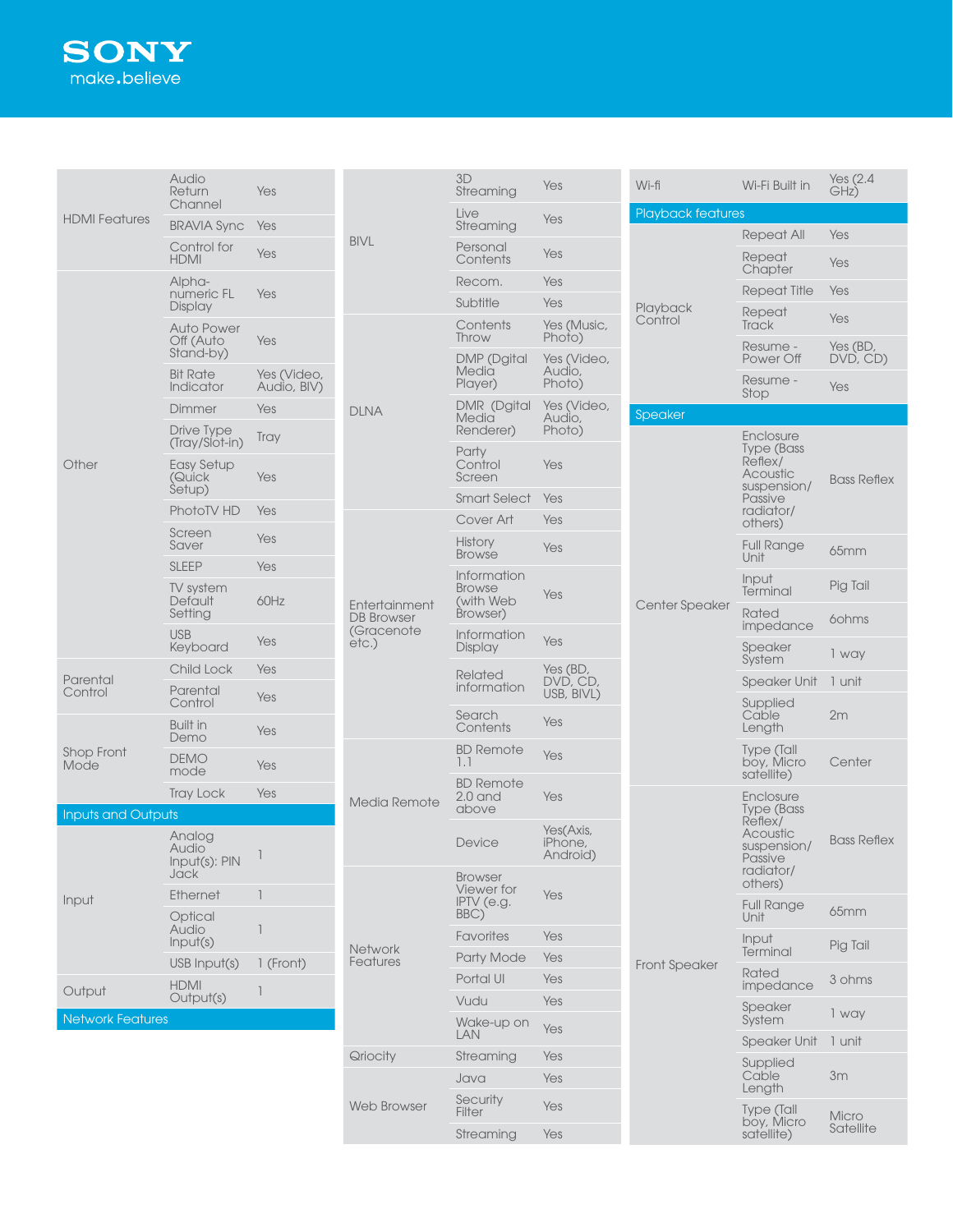# **SONY** make.believe

|                                 | Active/                                                                                   | Passive            |                                          |                                      | Yes (BD,                     |                    | <b>BD-Live</b>                     | Yes                 |
|---------------------------------|-------------------------------------------------------------------------------------------|--------------------|------------------------------------------|--------------------------------------|------------------------------|--------------------|------------------------------------|---------------------|
|                                 | Passive<br>Enclosure                                                                      |                    |                                          | AAC (.m4a)                           | DVD, CD,<br>USB)             |                    | BD-R/RE                            | Yes(BDAV/<br>BDMV)  |
|                                 | <b>Type (Bass)</b><br>Reflex/                                                             |                    |                                          | <b>DTS</b>                           | Yes (BD,<br>DVD, CD,         |                    | <b>BD-ROM</b>                      | Yes(SL/DL)          |
|                                 | Acoustic<br>suspension/                                                                   | <b>Bass Reflex</b> |                                          |                                      | USB)                         |                    | <b>Bonus View</b>                  | Yes                 |
|                                 | Passive                                                                                   |                    |                                          | <b>LPCM</b>                          | Yes (BD,<br>DVD, CD,         |                    | CD (CD-DA)                         | Yes                 |
|                                 | radiator/<br>others)                                                                      |                    | Audio Format                             | (WAV)                                | USB)<br>Yes (BD,             |                    | CD<br>Graphics                     | Yes                 |
| Subwoofer                       | Input<br>Terminal                                                                         | Pig Tail           |                                          | MP3 (.mp3)                           | DVD, CD,<br>USB)             |                    | CD-R/-RW                           | Yes                 |
|                                 | Rated                                                                                     | 6 ohms             |                                          | MP3 ID3 Tag                          |                              |                    | <b>CD-Text</b>                     | Yes                 |
|                                 | impedance<br>Speaker<br>System                                                            | Subwoofer          |                                          | unicode<br>support                   | Yes                          |                    | <b>DVD</b><br>Camcorder<br>8cm DVD | Yes                 |
|                                 | <b>Speaker Unit</b>                                                                       | 1 unit             |                                          | MP3 ID3<br><b>Tag V1.1</b>           | Yes                          |                    | $DVD+R$                            | Yes                 |
|                                 | Supplied                                                                                  |                    |                                          | Support                              |                              |                    | $DVD+R$                            |                     |
|                                 | Cable<br>Length                                                                           | 3m                 |                                          | MP3 ID3<br><b>Tag V2.0</b>           |                              |                    | Double<br>Layer                    | Yes                 |
|                                 | Woofer unit                                                                               | 180mm              |                                          | Support with Yes<br><b>Text Info</b> |                              | Supported<br>Media | DVD+RW                             | Yes                 |
|                                 | Enclosure                                                                                 |                    |                                          | Only                                 |                              |                    | DVD-R                              | Yes                 |
|                                 | Type (Bass<br>Reflex/<br>Acoustic<br>suspension/<br>Passive<br>radiator/<br>others)       | <b>Bass Reflex</b> |                                          | MPEG-2<br>Audio                      | Yes (BD,<br>DVD, CD,<br>USB) |                    | <b>DVD-R Dual</b><br>Layer         | Yes                 |
|                                 |                                                                                           |                    |                                          | <b>WMA Tags</b>                      | Yes                          |                    | DVD-R/-RW<br>VR                    | Yes                 |
|                                 |                                                                                           |                    |                                          | WMA9<br>Standard                     | Yes (BD,<br>DVD, CD,         |                    | DVD-RW                             | Yes                 |
|                                 | <b>Full Range</b><br>Unit                                                                 | 65mm               |                                          | (Mma)                                | USB)                         |                    | <b>DVD-Text</b>                    | Yes                 |
|                                 | Input<br>Terminal<br>(SCREW/<br>PUSH TYPE/<br><b>GOLDEN</b><br><b>PLATED/PIG</b><br>TAIL) | Pig Tail           | <b>BDAV</b>                              | <b>BD-R</b>                          | Yes (SL/DL)                  |                    | <b>DVD-Video</b>                   | Yes                 |
|                                 |                                                                                           |                    |                                          | <b>BD-RE</b>                         | Yes (SL/DL)                  |                    | External<br>HDD (Read,             |                     |
|                                 |                                                                                           |                    | <b>BDMV</b>                              | <b>BD-R</b>                          | Yes (SL/DL)                  |                    | Copy/                              | Yes(Read)           |
| Surround<br>Speaker             |                                                                                           |                    | <b>Hybrid Disc</b>                       | <b>BD-RE</b>                         | Yes (SL/DL)                  |                    | Move)<br>File System               |                     |
|                                 |                                                                                           |                    |                                          | <b>BD/CD</b>                         | Yes                          |                    | (FAT32, NTFS,                      | Yes(FAT32,<br>NTFS) |
|                                 | Rated<br>impedance                                                                        | 3 ohms             |                                          | <b>BD/DVD</b>                        | Yes                          |                    | exFAT)                             |                     |
|                                 | Speaker<br>System                                                                         | 1 way              | <b>Mixed Disc</b><br><b>Photo Format</b> | <b>BDAV/BDMV</b>                     | Yes (BDMV)<br>Yes (BD,       |                    | SA-CD<br>$(SA-CD/CD)$<br>Playback  | Yes                 |
|                                 | <b>Speaker Unit</b>                                                                       | 1 unit             |                                          | GIF (.gif)                           | DVD, CD,<br>USB)             |                    | <b>SACD-Text</b>                   | Yes (CD<br>only)    |
|                                 | Supplied<br>Cable<br>Length                                                               | 10 <sub>m</sub>    |                                          | JPEG (.jpg,<br>.jpeg)                | Yes (BD,<br>DVD, CD,<br>USB) |                    | <b>USB Memory</b>                  | Yes                 |
|                                 | Type (Tall<br>boy, Micro<br>satellite)                                                    | Micro<br>Satellite |                                          | PNG (.png)                           | Yes (BD,<br>DVD, CD,<br>USB) |                    |                                    |                     |
| <b>Supplied Accessories</b>     |                                                                                           |                    |                                          |                                      |                              |                    |                                    |                     |
| Remote<br>Control               | Model<br>Name                                                                             | RM-ADP089          |                                          |                                      |                              |                    |                                    |                     |
|                                 | Type (Basic,<br>Step up)                                                                  | <b>Basic</b>       |                                          |                                      |                              |                    |                                    |                     |
| <b>Wireless Rear</b><br>Speaker | <b>Batteries</b>                                                                          | Yes                |                                          |                                      |                              |                    |                                    |                     |
|                                 | <b>FM Antenna</b><br>(Pig tail / T<br>type)                                               | Yes                |                                          |                                      |                              |                    |                                    |                     |
|                                 | Quick Setup                                                                               |                    |                                          |                                      |                              |                    |                                    |                     |

Supported Media

Quick Setup Yes<br>Guide

Warranty <sub>Yes</sub><br>Card